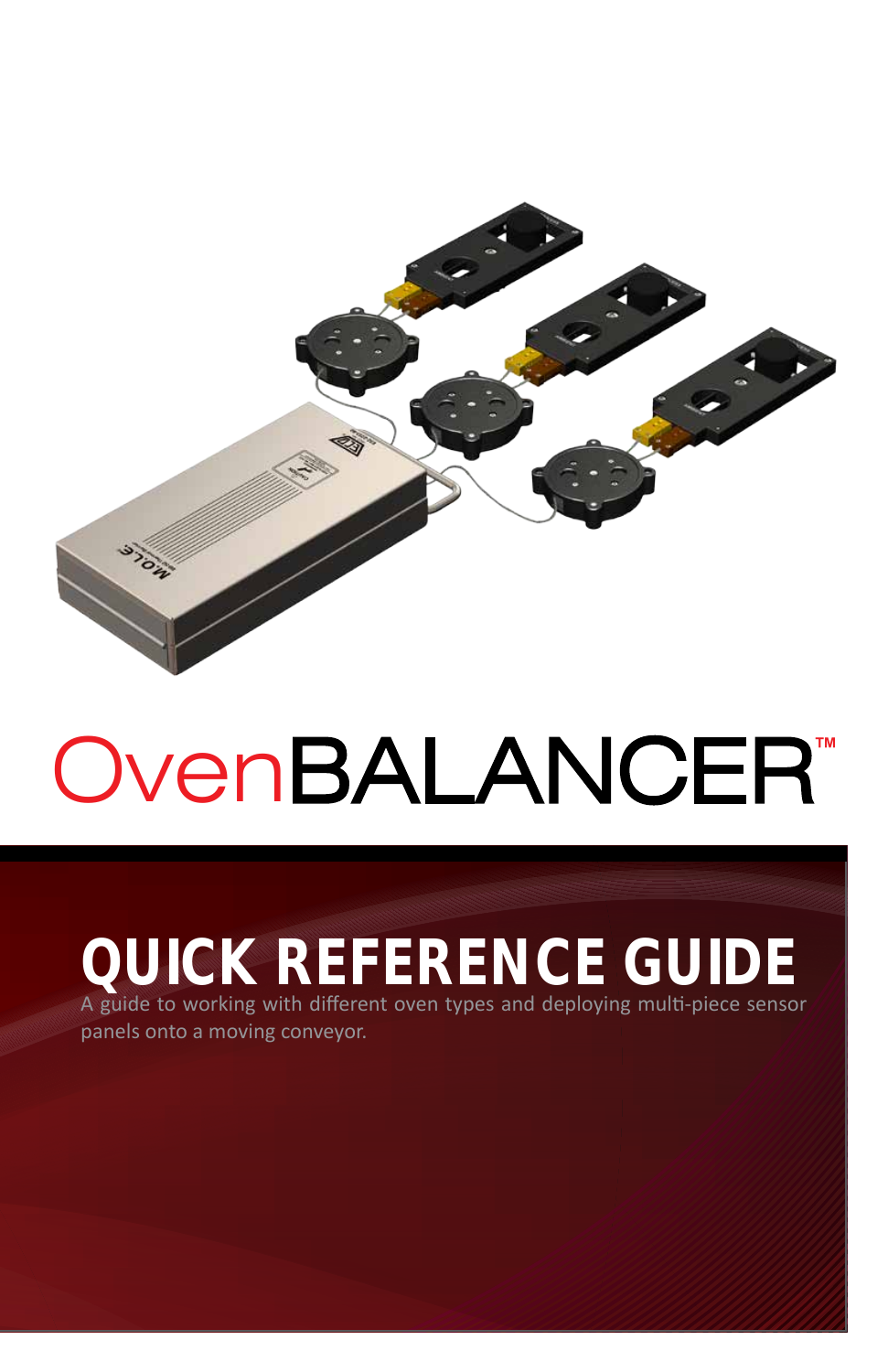### **TABLE OF CONTENTS**

| OPERATORS SAFETY INFORMATION  2 |  |
|---------------------------------|--|
|                                 |  |
|                                 |  |
|                                 |  |
|                                 |  |
|                                 |  |
|                                 |  |
|                                 |  |

**2**

#### **OPERATORS SAFETY INFORMATION**

#### **GENERAL WARNINGS**

The safety information in this summary is for the benefit of operating personnel. Warnings and Cautions will also be found throughout the Quick Reference Guide where they apply.

- Hardware changes or modifications to the OvenBALANCER™ components, is not expressly approved by ECD could void the product's warranty.
- It is highly recommended that protective gloves are used when retrieving the OvenBALANCER™ from the oven.
- Let the OvenBALANCER™ Profiler cool to room temperature after every oven profile.
- **NEVER** excessively stress the OvenBALANCER™ cables in the winder.

#### **EQUIPMENT CARE & MAINTENANCE**

- Maintain your equipment to prevent future problems and unwanted costs.
- Use the methods shown to properly operate the OvenBALANCER™ cable winders.
	- ◊ To extend the cables, pull the connectors equally apart at the same time.
	- ◊ To retract the cables, rotate the winder clockwise.



800.323.4548 | www.bakewatch.com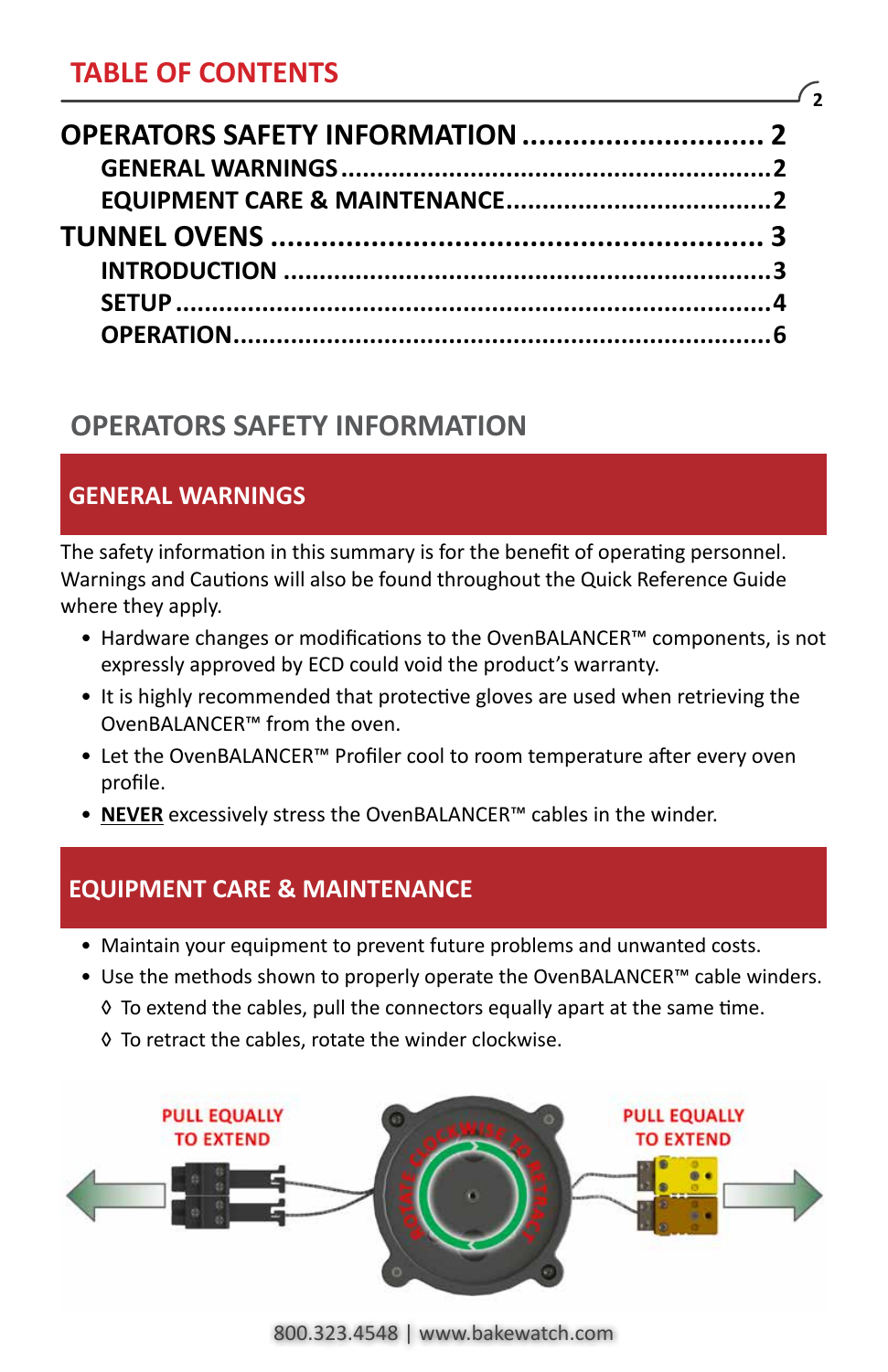#### **INTRODUCTION**

A Manually loaded oven layout is by far the easiest tunnel oven to load a lateral balancing profiling rig into such as OvenBALANCER™. Our magnetically attached Sensor Panels make this job even easier!

- At least one helper is still required to launch OvenBALANCER™ at sensor breadths beyond 3' / 1M.
- Remember, you are profiling the Oven, not dough pieces with an OvenBALANCER™
- Place the three Sensor Panels left-center-right across the conveyor as far apart as is practical, by removing a doughpiece and magnetically attaching the Sensor Panel against the side or bottom of the pan.

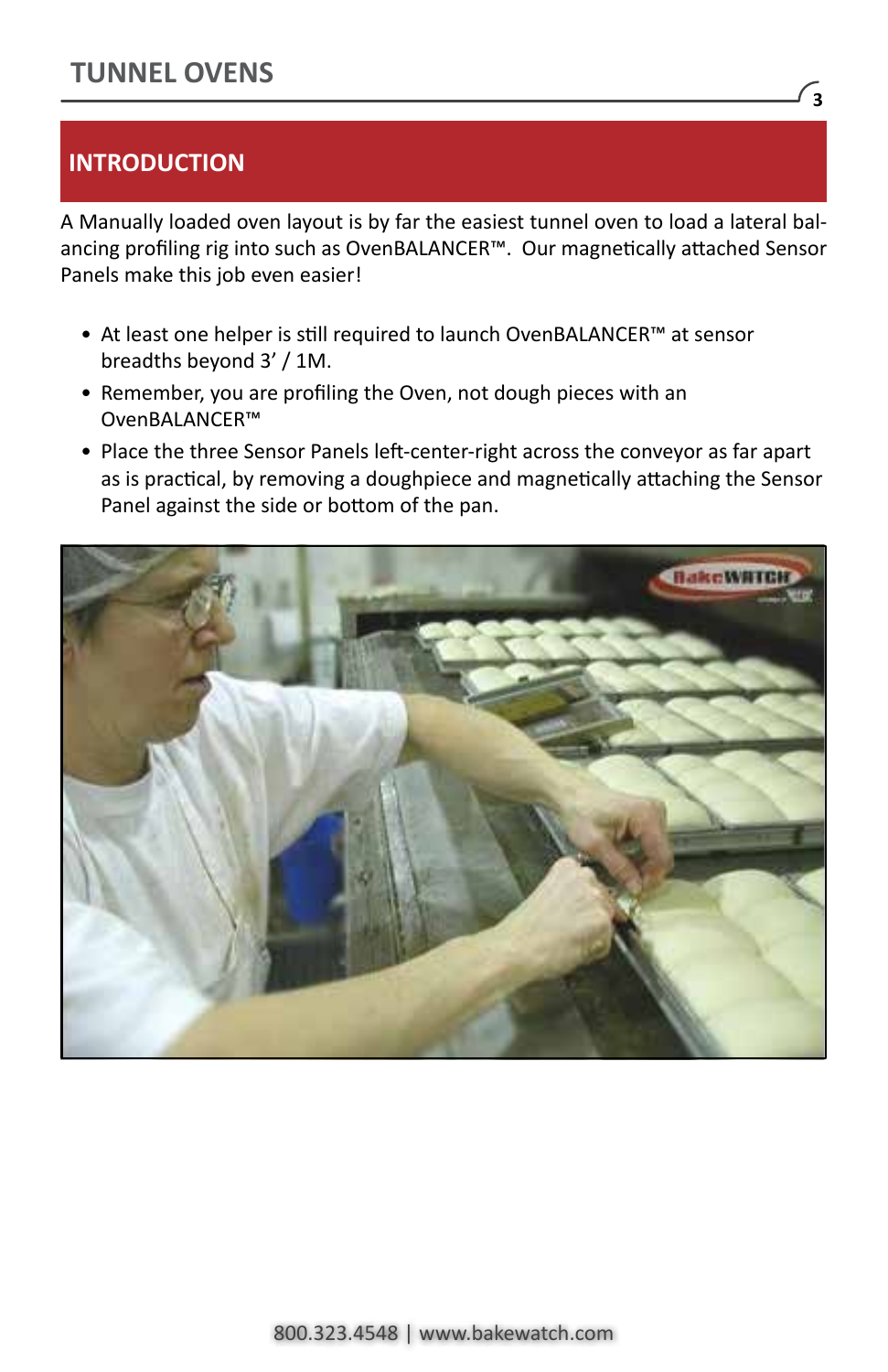#### **SETUP**



• Walk out to the oven with roller cart containing your Laptop PC, USB cable, SuperM.O.L.E.® Gold 2 profiler, Thermal Barrier, and OvenBALANCER™ Kit.





With the kit case opened and lying flat, lift out the top pallet holding the 3 Sensor Panels, place it into the lid and connect the 3 sets of sensor cables from the Winders.



<sup>800.323.4548 |</sup> www.bakewatch.com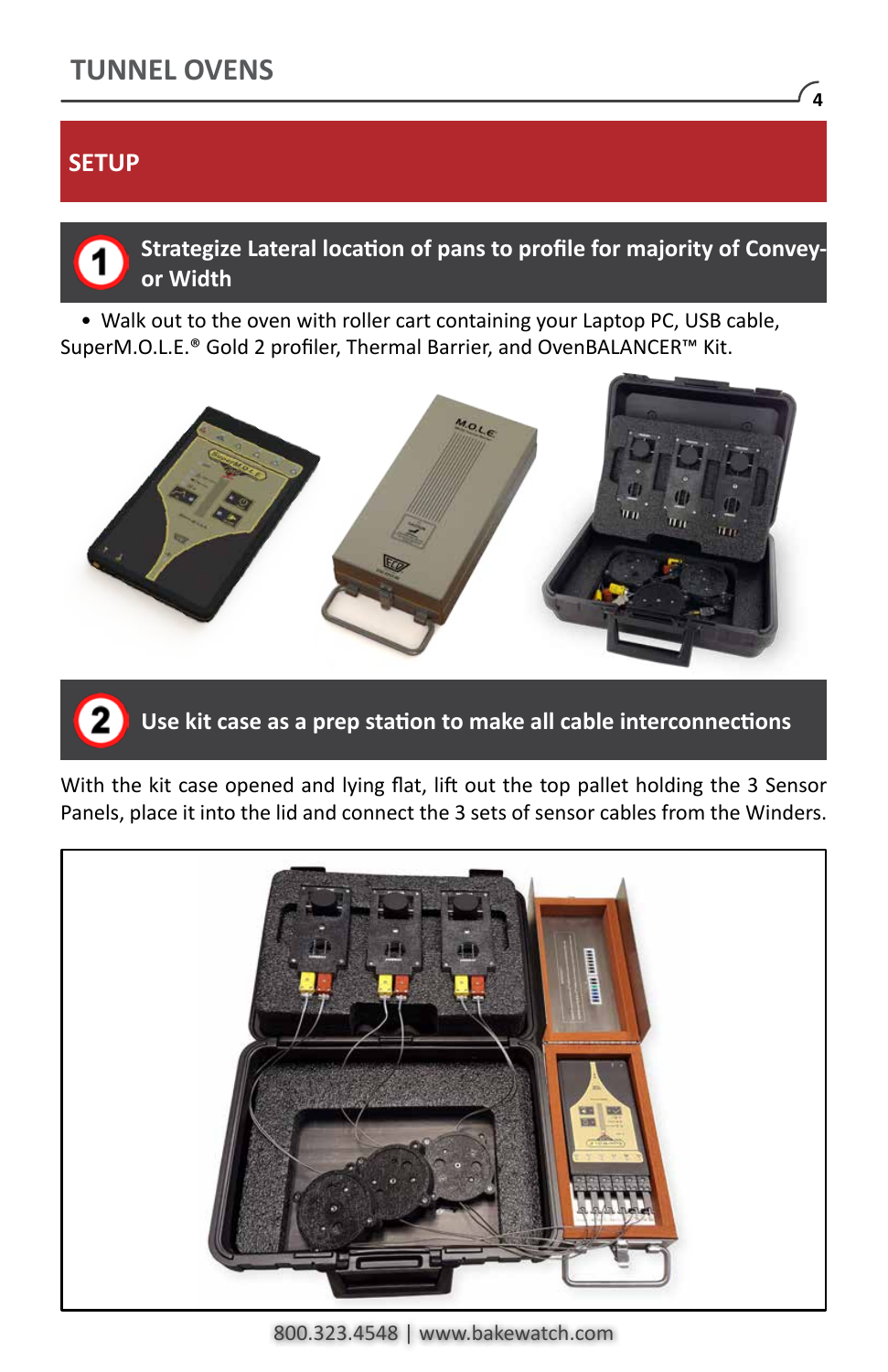

#### **Connect proprer sensor panel channels**

Connect the inputs to the SuperM.O.L.E.® Gold 2 in a yellow-red sequence from left (channels 1 & 2) to right (channels 5 & 6).



#### $\blacktriangle$ **Prepare the Thermal profiler for oven profiling**

Place the SuperM.O.L.E.® Gold 2 in the thermal barrier with the lid hinged open and laying flat.

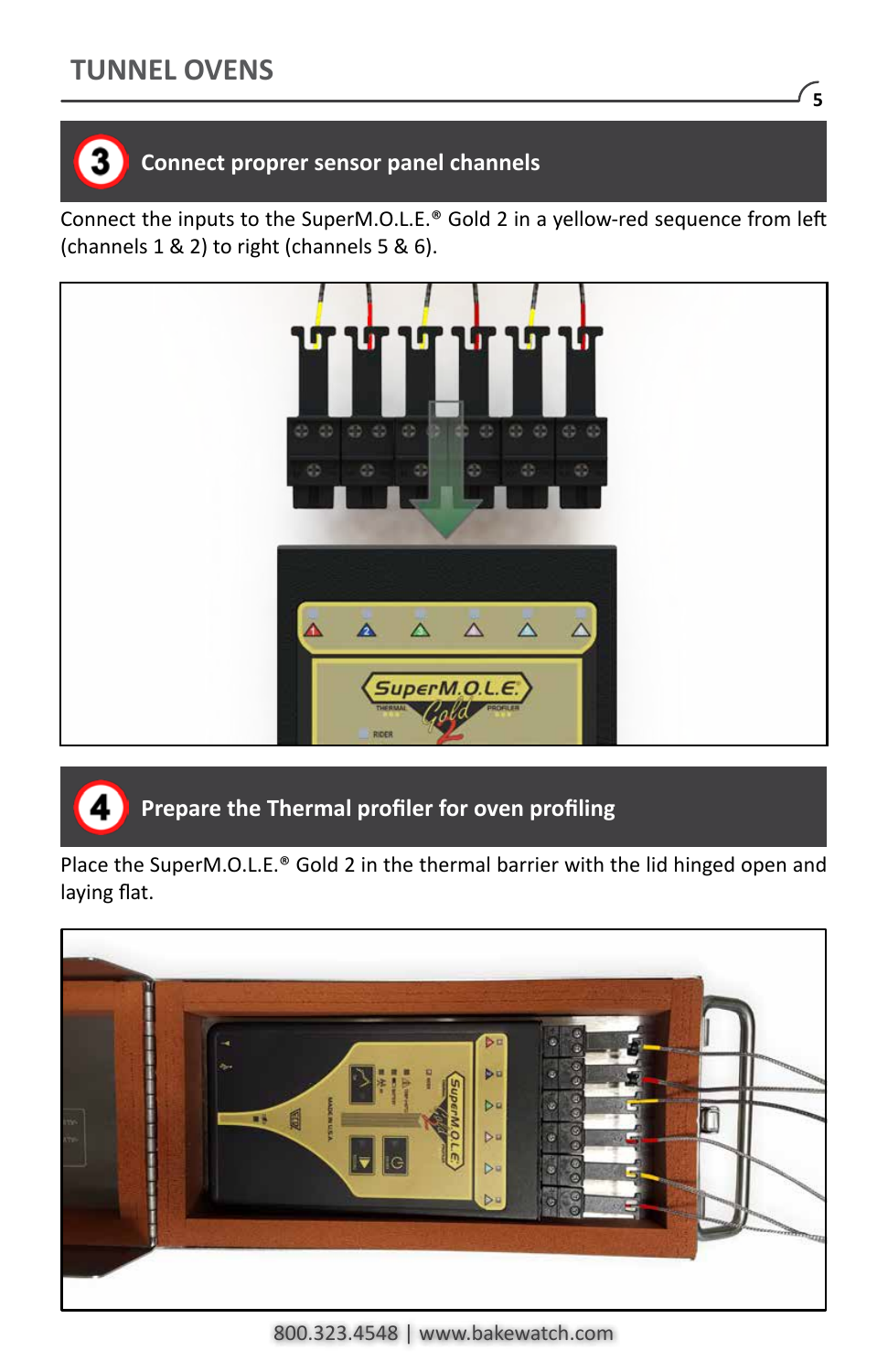#### **OPERATION**

 $5^{\circ}$ 

#### **Strategize 2-person workflow for Instrumentation and Deployment**

Divert 3 panstraps to a nearby work surface (the wheel cart), remove one dough piece from each of 2 panstraps (for left and right side Sensor Panels) and 2 doughpieces from opposing ends of the 3rd which will house the SuperM.O.L.E.® Gold 2 & Barrier in a central belt location for Ambient and Process sensor channels #3 & #4.





#### **Final preperation before profiling**

At the Oven entrance conveyor, in quick procession by 2 persons; Set the center panstrap, Start logging, and latch the barrier while the other person unreels the cable to the left-hand panstrap, attaches the Sensor Panel to the empty pan, while the same process is performed for the right-hand pan by the person who latched the barrier.



800.323.4548 | www.bakewatch.com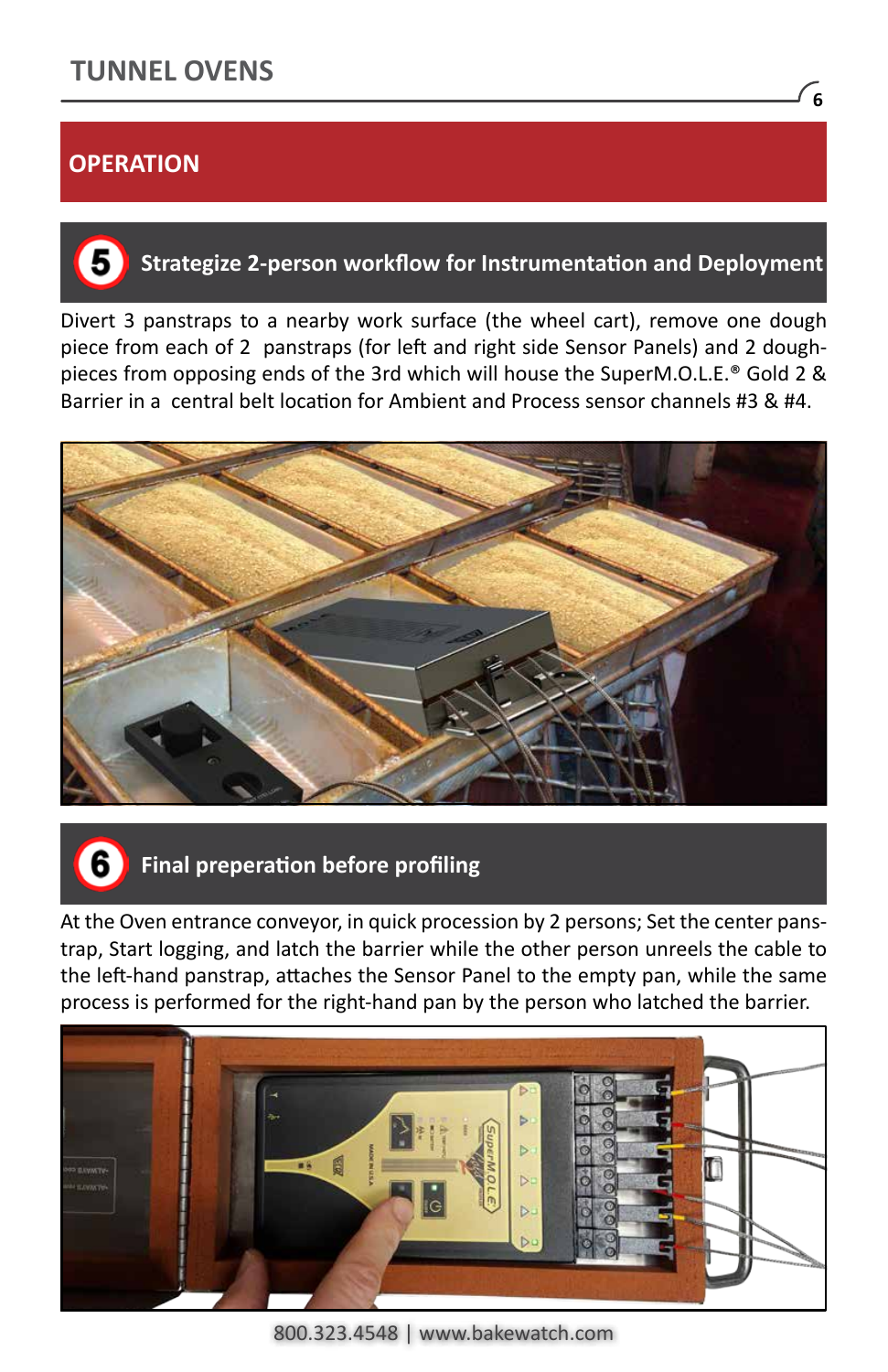

#### **The profile rig is now under way.**

The OvenBALANCER™ is now profiling your oven. Remain in the area, confirm the bake time and prepare for oven exit retrieval.





#### **Proceed to the oven exit for retrieval**

Standing side-by-side, quickly remove the SuperM.O.L.E.® Gold 2 with center and lateral Sensor Panels prior to that row of pans becoming separated. Two persons can ensure successful retrieval prior to that row of pans becoming separated, the SuperM.O.L.E.® Gold 2 can be removed from the barrier for data download, and the thermal barrier can be set in front of a fan to return to ambient more quickly and be ready for the next oven profile.



800.323.4548 | www.bakewatch.com